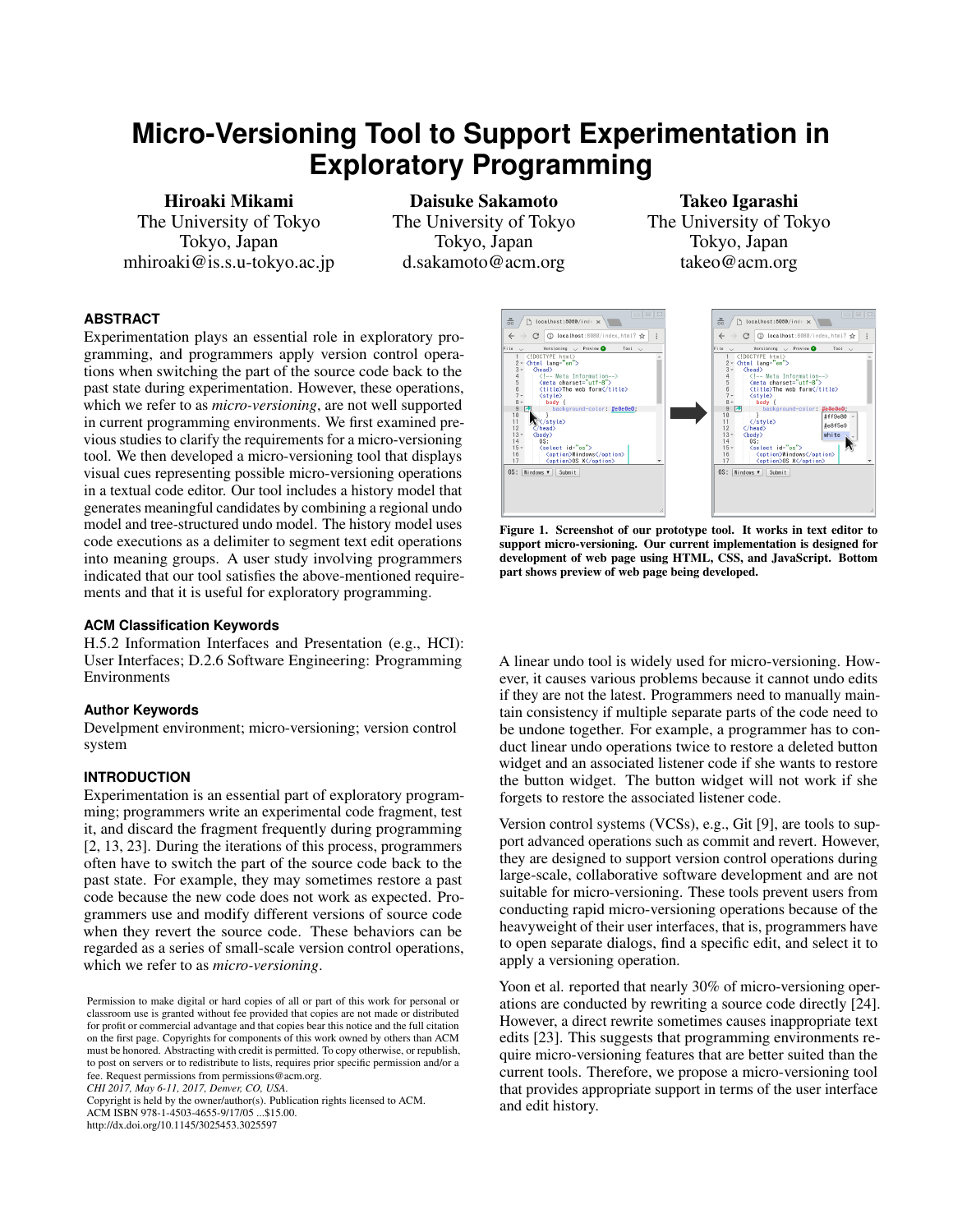We refer to version control operations *during exploratory programming* as micro-versioning. The granularity of the microversioning operations is between *backtracking* [\[23,](#page-10-2) [24\]](#page-11-0) and version control operations conducted using VCSs. Backtracking focuses on only one region of a source code. On the other hand, versioning conducted using VCSs affects multiple regions and is often a large-scale, collaborative task involving multiple programmers. Micro-versioning also handles multiple regions of a source code; however, it is a small-scale, personal task. In this study, we used code executions as a delimiter to separate edit history into a meaningful set of edit operations [\[10\]](#page-10-4). This is based on an assumption that the user would execute a code after implementing a meaningful set of edits but would not execute it in the middle of a sequence of related edits.

We examined previous studies [\[21,](#page-10-5) [23,](#page-10-2) [24\]](#page-11-0) to identify the following requirements for a micro-versioning tool. 1) It should have a lightweight user interface; 2) provide the user with visual information of operation; and 3) have an appropriate history model that proposes a limited amount of applicable microversioning features. We then developed a micro-versioning tool based on this analysis (Figure [1\)](#page-0-0). The tool displays a candidate list, which is inspired by the auto-completion feature of integrated development environments (IDEs), to conduct micro-versioning. The tool visually represents locations where version control operations can be conducted. It also visualizes the operation in a code editor. We present our novel history model based on an current selective undo model [\[25\]](#page-11-1). Our model can extract meaningful micro-versioning operations from an edit history, eliminating inappropriate candidates. Finally, we report the results of a user study we conducted involving five participants to evaluate the usability of our tool and history model. We found that our tool satisfies the above requirements.

The main contributions of this study are as follows.

- We clarified the requirements for micro-versioning features based on previous research and developed a tool that contains the following two components.
- We developed a user interface to allow users to conduct micro-versioning operations in the main code editor without using separate dialogs.
- We constructed a history model that can extract meaningful micro-versioning operations from an edit history.
- We conducted a user study that demonstrated the usability of our tool and the effectiveness of our history model.

# **RELATED WORK**

# **Linear Undo and Commenting Out**

Programmers mostly conduct micro-versioning in two ways. The first involves using a linear undo tool [\[24\]](#page-11-0), which can undo the latest edit (this is known as the shortcut-key Ctrl+Z in Windows and Command-Z in Mac OS). The second is based on commenting out [\[23\]](#page-10-2), which is a feature of a programming language. These tools' capabilities are limited, but they and the features are widely used. For example, a linear undo tool cannot undo edits if they are not the latest. In addition, commenting out is problematic when multiple separate parts

of the code need to be commented out or uncommented out together because programmers need to manually maintain consistency.

# **Extended Undo Tools**

There are various extensions of linear undo tools because such tools are widely used and present many problems. Some text editors, such as Emacs [\[7\]](#page-10-6), provide regional undo features that allow users to undo the latest edit in the selected region. These features solve the limitations of linear undo tools to some extent, but several problems remain. First, these tools do not provide visual representations, so they are often composed of a hidden feature. Second, they cannot apply edits to separate multiple parts of the source code at the same time. Finally, they cannot be used for all typical micro-versioning situations. For example, they cannot restore some previous text if there are undone text edits. Gundo [\[12\]](#page-10-7) and Undo Tree [\[20\]](#page-10-8) allow users to restore any previous texts by using tree-structured histories. However, these tools use complex user interfaces and cannot conduct regional undo operations, which are the most popular micro-versioning operations [\[25\]](#page-11-1).

Several researchers have proposed selective undo tools that can undo any edits [\[18,](#page-10-9) [25\]](#page-11-1), but they also use complex user interfaces. For example, when programmers selectively undo a specific edit in the simplest way, they are required to 1) open the history view, 2) find the edit they want to undo in the history view, and 3) undo the edit. Previous research has shown that many programmers tend to prefer lightweight user interfaces such as keyboard shortcuts (e.g., Quick Assist in Eclipse) rather than complex user interfaces such as dialogs and menus [\[21\]](#page-10-5).

These tools [\[18,](#page-10-9) [25\]](#page-11-1) sometimes generate inappropriate candidates as a result. The algorithm proposed by Yoon et al. [\[25\]](#page-11-1) is used to attempt to generate appropriate candidates by considering regional conflicts. However, it still fails to eliminate inappropriate candidates in some cases. For example, suppose that a programmer sets a variable to 1.0, changes the variable to 2.0, undoes the previous edit, and finally changes the variable from 1.0 to 3.0. If the user redoes the second operation, the algorithm generates 2.03.0, which is inappropriate as a code. Our history model addresses these problems.

# **Version Control Systems**

Version control systems are used often in programming. Many IDEs provide extensions that allow users to use VCSs [\[6\]](#page-10-10) inside; however, they use complex user interfaces. Lee et al. proposed an IDE extension that embeds the information from VCSs into the code completion features [\[15\]](#page-10-11). This extension allows users to complete the current method name using the method name of a previous version that exists in the program. However, this extension is not suitable for micro-versioning because such tools require that users commit manually, which is a heavy-weight process for micro-versioning.

Many IDEs have local history-keeping features that save the source code when a programmer saves a file, which allows the user to restore it later [\[5\]](#page-10-12). However, these features involve complex user interfaces such as dialogs and menus, and most only support linear undos, so they are also not suitable for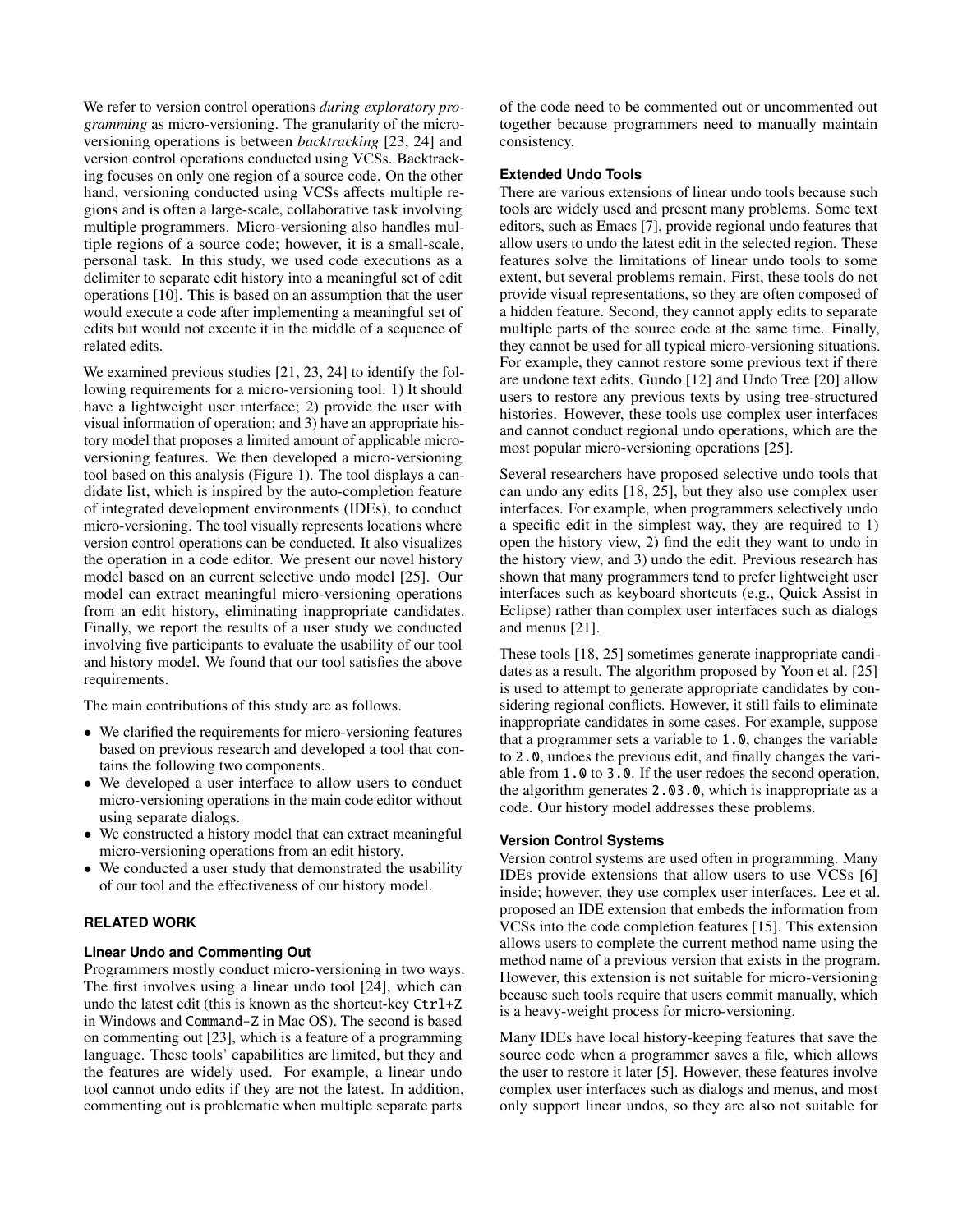micro-versioning. Steinert et al. proposed an IDE extension that suggests version information to users based on the difference between versions of abstract syntax trees (ASTs) and the success rate of unit tests [\[19\]](#page-10-13). The usability for programmers was not tested, but this extension helps users to understand the versions of a program.

# **History Management Models**

Several studies have proposed history models that allow users to manage and manipulate a history more efficiently. Nancel et al. proposed a conceptual model of interacting with a history, which uses information related to the target content of a history (e.g., texts and images), application, and commands made by the user [\[17\]](#page-10-14). However, this model cannot conduct regional undo operations and apply text edits to multiple separate parts of a source code at the same time, although both this model and that of our proposed tool are for simulating a tree structure within a linear history model. Cass et al. proposed a selective undo algorithm and model, which use a process-programming language to define the dependencies for a task [\[4\]](#page-10-15). Their model and our model are for eliminating inappropriate candidates from the result of selectively undoing, but their model cannot apply text edits to multiple separate parts of a source code at the same time. In addition, it is unrealistic to always expect the definition of a task model for programming because programming is a complex task, and there are many types of tasks in programming. Hayashi et al. proposed a tool that enables the refactoring of the edit history [\[14\]](#page-10-16). Both this tool and our model are for obtaining the edit history that is useful for version control operations; however, the tool requires a user to refactor the edit history manually.

Git [\[9\]](#page-10-3) allows the user to revert a commit selectively by using the git revert command. The history model used by Git does not directly support regional undo operations, although it has the characteristics of both tree-structured history models and selective undo history models. This model is not suitable for micro-versioning because regional undo operations are popular in micro-versioning [\[25\]](#page-11-1). Git also allows the user to selectively revert the region of the source code to the previous commit by using the git checkout -p command. It enables a user to conduct all micro-versioning operations; however, a user has to manually maintain consistency. The history model of Git does not contain the information when the user conducts the git checkout -p command.

# **LITERATURE SURVEY TO ELICIT MICRO-VERSIONING TOOL REQUIREMENTS**

We investigated previous studies to better understand the problems that programmers encounter during micro-versioning and to elucidate the requirements for efficient micro-versioning tools. First, we investigated previous studies on *backtracking*, which is a user's action during micro-versioning, to better understand some of the problems of micro-versioning. These studies show that programmers often use linear undo tools or commenting out for micro-versioning and that these tools and features have various problems [\[23,](#page-10-2) [24\]](#page-11-0). Programmers sometimes cannot use linear undo tools because nearly 10% of all *backtracking* operations are selective [\[24\]](#page-11-0). In addition, programmers often make mistakes when they comment or uncomment out multiple separate parts of a source code at the same time [\[23\]](#page-10-2). This indicates that a micro-versioning tool requires a history model that can propose typical microversioning operations.

We also investigated previous studies on automated refactoring tools. Several studies indicate that an automated refactoring tool should have a simple, minimal, and lightweight user interface, which allows users to conduct refactoring rapidly because programmers tend to prefer these user interfaces [\[16,](#page-10-17) [21\]](#page-10-5). In addition, several studies indicate that refactoring tools should provide information 1) to support decision making and 2) prevent the tool from being a hidden feature [\[16,](#page-10-17) [21\]](#page-10-5).

These previous studies took into account automated refactoring tools, but we believe the same issues affect microversioning tools; micro-versioning tools should have the same requirements as automated refactoring tools. A microversioning tool should have a lightweight user interface and provide visual information.

Based on our literature survey, we established the following requirements for a micro-versioning tool.

- A tool should have a lightweight user interface that allows the user to conduct micro-versioning operations rapidly. Thus, it should not use separate dialogs or user interfaces that are similar to these dialogs.
- It should provide users with visual information to make them aware of a tool and support decision making. It should always display visual representations and information about micro-versioning operations that are applicable.
- Finally, it should use a history model that proposes applicable micro-versioning operations.

# **OUR MICRO-VERSIONING TOOL**

We designed our micro-versioning tool based on the requirements described above. The tool's user interface is lightweight and provides the user with visual information about microversioning operations. As described in the next section, the history model used with the tool can conduct typical microversioning operations and eliminate inappropriate candidates.

Our tool works inside a text editor and can be used for any textual programming language. The user can use both our tool and traditional methods (e.g., linear undo tools and commenting-out) because our tool is integrated in a typical text editor.

#### **Example Scenario**

Suppose a programmer creates a web-form. The web-form gathers information about a user's operating system (OS). She first uses the text field to input the name of the OS (Step 1 in Figure [2\)](#page-3-0). She then replaces the user interface of the webform from the text filed to the dropdown list because there are only a few OSes (Step 2 in Figure [2\)](#page-3-0). Note that this edit affects multiple locations in the code. She then modifies the background color of the web-form (Step 3 in Figure [2\)](#page-3-0). She presses the preview button after each change to see the result. Our proposed tool records all these edit operations.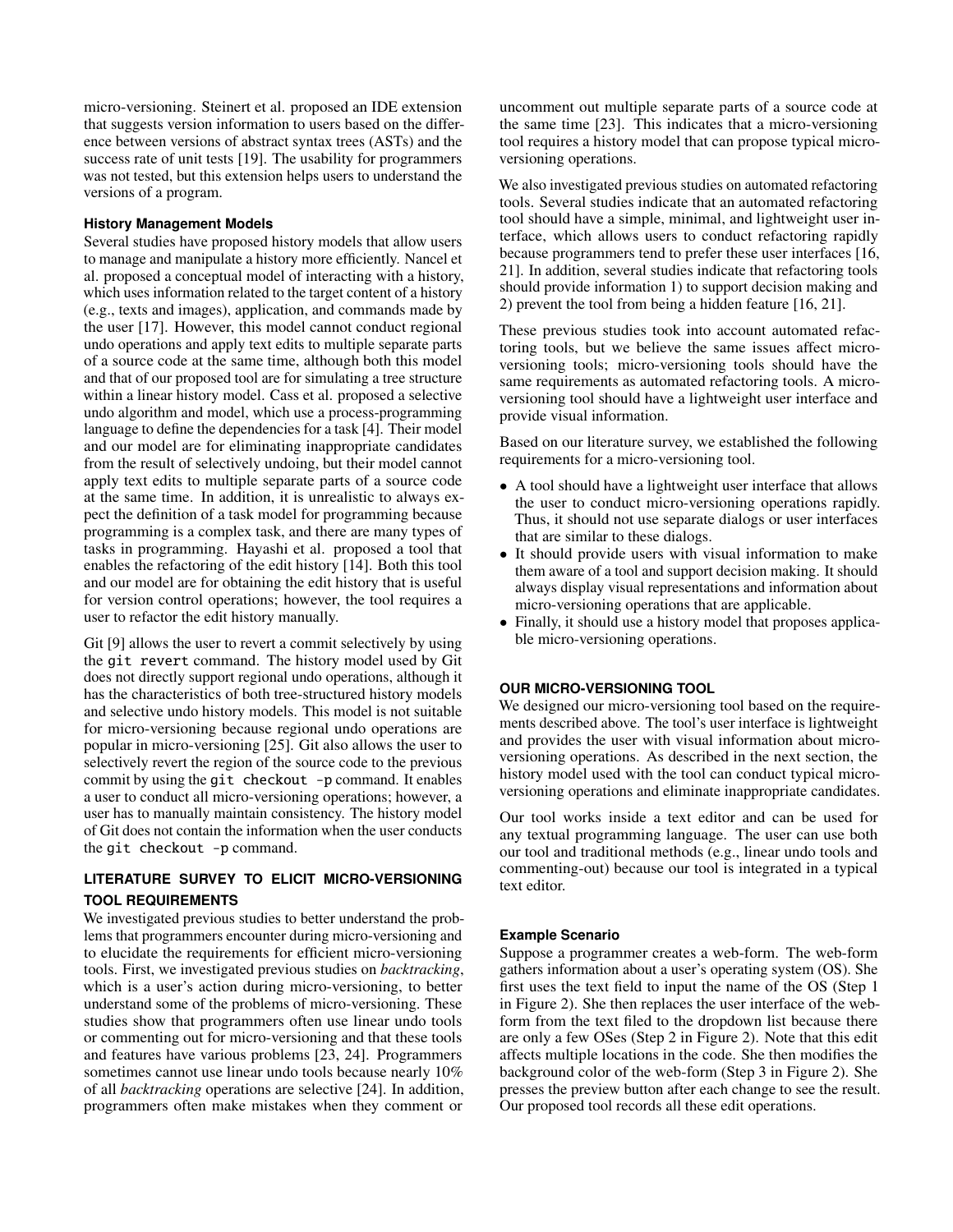

<span id="page-3-0"></span>Figure 2. Example scenario of micro-versioning.

She notices that the dropdown list is unsuitable for the webform because some users have several PCs. She wants to revert the change in the user interface. She sees *a marker* (Figure [5](#page-4-0) A) and *indicator* (Figure [5](#page-4-0) B), which are displayed with our tool, and notices that she can conduct micro-versioning operations related to the select tag by using our tool. The indicator and marker are generated by the recorded edit history.

She clicks the marker to conduct a micro-versioning operation. Our tool displays *a candidate list* (Figure [5](#page-4-0) C) and *edit details* (Figure [5](#page-4-0) D and E). She understands that the operation shown in the candidate list will revert the change in the user interface and the JavaScript program, which are required in order to use the text field. She clicks the operation shown in the candidate list because the operation matches her purpose. Finally, our tool conducts the micro-versioning operation, and the web-form uses the text field (Step 4 in Figure [2\)](#page-3-0). Note that multiple lines including separated ones are appropriately reverted together.

# **Lightweight User Interface**

We designed the proposed tool so users can conduct all the basic operations related to micro-versioning inside the text editor without separate dialogs. The tool displays all the user interface elements in a text editor and displays indicators as visual representations. Four types of indicators (Figure [3\)](#page-3-1) are used. The type (i) indicator, which is a vertical line located to the right of a text, is used when the tool must delete or replace lines of the text. The type (ii) indicator, which is a triangle located to the left of a text, is used when it is necessary to insert lines. The type (iii) indicator, which is a text underline, is used when it is necessary to delete or replace words. Finally, the type (iv) indicator, which is a triangle located at the bottom of the line, is used to insert words.

The tool displays markers to allow easy access by a user because the indicators are small and difficult to click. The location of a marker depends on the corresponding text. If the corresponding text is composed of less than one line, a marker is located near the gutter of the text editor, which displays line numbers (Figure [4](#page-3-2) A); otherwise, the marker is located to the right of the text (Figure [5](#page-4-0) A). The candidate list is displayed when a user clicks on a marker or indicator or uses



<span id="page-3-1"></span>Figure 3. Four types of indicators.

the keyboard shortcut (Ctrl+Space by default). There are two types of candidate lists. The drop-down list (Figure [4](#page-3-2) B), which is located below the text, is used when the related indicator type is (iii) or (iv); otherwise, the second (Figure [5](#page-4-0) C) is used, which is located to the right of the text. Edit details are displayed either within the text editor or on the scrollbar (Figure [5](#page-4-0) D and E). In addition, the user can use a mouse and keyboard to interact with our tool, such as opening a candidate list and conducting a micro-versioning operation.



<span id="page-3-2"></span>Figure 4. A) Example of marker and indicator. B) Example of candidate list, which is located below text.

# **Visual Information**

Our tool always displays indicators to enhance the user's awareness of micro-versioning operations. A marker is displayed if the caret of the text editor is positioned on the corresponding text, which provides the user with information about the micro-versioning operations that are applicable to the focused text.

In addition, edit details and candidate lists provide information about a micro-versioning operation, such as text inserted and deleted by the micro-versioning operation. Edit details in the scrollbar show information regardless of whether the micro-versioning operations are displayed onscreen. If an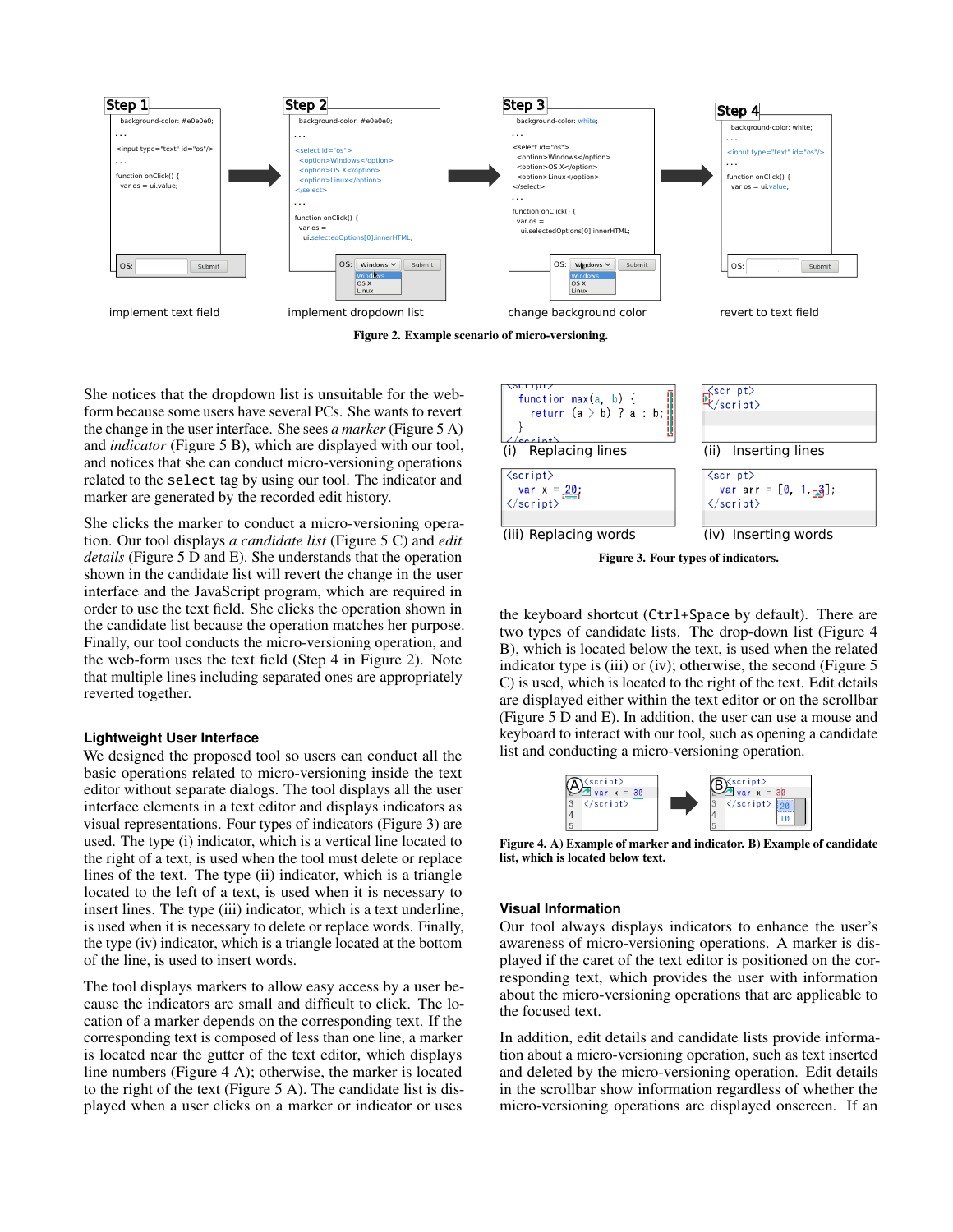

<span id="page-4-0"></span>Figure 5. Lightweight user interface for micro-versioning. (A) Marker, (B) indicator. (C) candidate list, and (D and E) editing details

operation affects a large part of the source code, some edits are not visible on the screen. Thus, users are unable to follow what occurs when some edits are not displayed onscreen. We addressed this issue by displaying edit details that show the line numbers and the difference between texts on the scrollbar. The user can understand the outcomes of a micro-versioning operation by observing the edit details, so it is expected that they can conduct more accurate micro-versioning operations by using our tool compared with using linear undo tools or commenting-out. The text deleted by the operation appears as struck-out red text, whereas any text inserted by the operations is represented as blue text in edit details (Figure [5](#page-4-0) D and E) and candidate lists (Figure [5](#page-4-0) C).

#### **Search Feature**

The tool implements a feature that allows the user to search through all the recorded versions using text (Figure [6\)](#page-4-1). The tool shows only recent operations inside the main text editor view to prevent confusion (described in the next section), however, this search feature will search for all the versions stored in the tool. The user opens the search bar, types text in it, and clicks the find button in the search bar. The tool then opens a candidate list and focuses on the operation that includes the typed text. If the user clicks the find button once more, the tool shows another operation that includes the text. This search feature is particularly useful when the user does not remember the location of the target micro version, but remembers the text included in the version.

| 100px                             |                                                                 | Find<br>1 of                        |
|-----------------------------------|-----------------------------------------------------------------|-------------------------------------|
| $3 -$<br>$4 -$                    | $\langle$ style $\rangle$<br>div block {                        |                                     |
| 5                                 | n                                                               | width: 250px;                       |
| 6<br>$\overline{7}$<br>8<br>$9 -$ | $\langle$ /style><br>$\langle$ /head><br>$\langle body \rangle$ | 150px<br>200 <sub>px</sub><br>100px |
| $10 -$<br>11                      | <div class="block"><br/>.</div>                                 |                                     |

<span id="page-4-1"></span>Figure 6. Search feature

#### **HISTORY MODEL**

Our history model extends the selective undo model [\[25\]](#page-11-1) so that it can generate meaningful micro-versioning operations from an edit history. Specifically, our model supports the following four novel features: 1) regional redo, 2) exclusive edits, 3) grouping of separate edits, and 4) redo propagation. Before explaining these extensions, we first describe the basic building blocks of our model.

The original selective undo model aggregates collocated text edit operations (deletion, insertion, and replacement) into one and uses it as a basic unit. We call this an *atomic edit*. Our model also uses atomic edits but introduces a novel structure called *edit fragment* on top of them and uses it as a basic unit. An edit fragment wraps an atomic edit (called *representative edit*) and stores the following four additional pieces of information associated with the representative edit.

First, each edit fragment contains a flag indicating whether it is currently enabled or disabled. Second, each edit fragment stores timestamps when it was toggled (enabled or disabled) in the past. This is used to calculate its score when the system enumerates the candidates. Third, each edit fragment stores all the atomic edits caused by its last toggle. This information (called *affected edits*, AE) is necessary to undo these atomic edits when the edit fragment is toggled again. Finally, each edit fragment stores all the edit fragments that were disabled when it was disabled last time. This information (called *affected fragments*, AF) is used to support redo propagation.

Our model also stores *dependency relation* among edit fragments (this corresponds to *conflicts* among atomic edits in [\[25\]](#page-11-1)). We define an edit fragment f2 *depending on* f1 when f2 is later than f1 and f2's representative edit overlaps that of f1 (Figure [7\)](#page-5-0). Our model propagates disablement and enablement following the dependency relationship as in [\[25\]](#page-11-1). When f2 is enabled, f1 is automatically enabled. When f1 is disabled, then f2 is automatically disabled.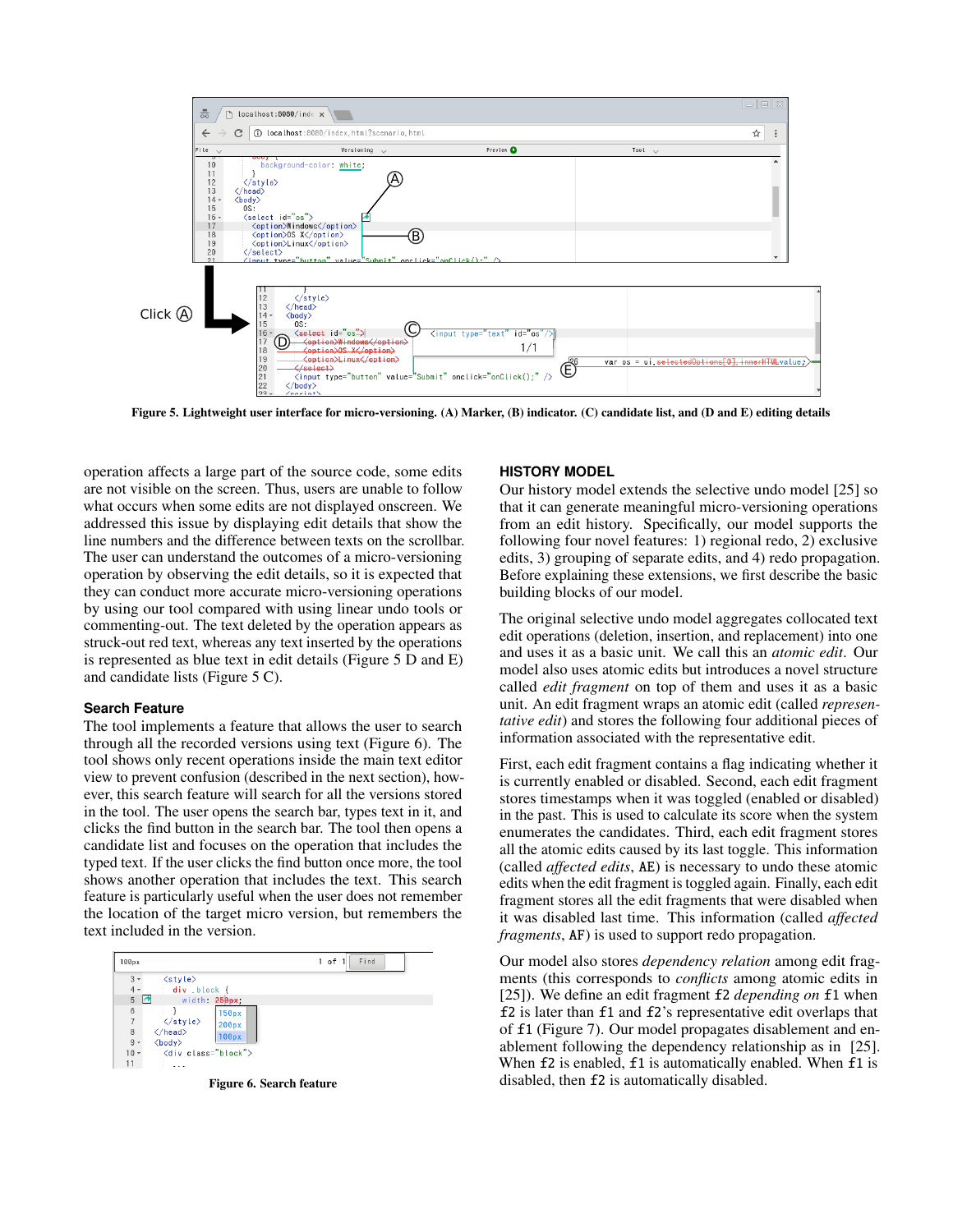

<span id="page-5-0"></span>Figure 7. Regional undo and redo propagation. Our model wraps original model. e1 to e5 are atomic edits. f1 and f2 are edit fragments. Gray fragments are disabled. Black arrows represent dependency between edit fragments.

## **1) Regional Redo**

The original model supports regional undo but does not fully support regional *redo*. Consider the situation shown in Figure [7.](#page-5-0) If the user undoes e1 after Figure [7](#page-5-0) A, the original model appropriately undoes e2 as well (regional undo). However, if the user redoes e2 after Figure [7](#page-5-0) B (which corresponds to undoing e3 in their model), the result becomes 10, which is inappropriate. Ideally, the result should be f(10).

Our model addresses this problem using the dependency relation among edit fragments. When the user redoes e2 after Figure [7](#page-5-0) B, it is recognized as enabling f2 in our model. Since the model determines that f2 depends on f1, it also enables f1. Enabling f2 undoes e3 and enabling f1 undoes e4 and e5, resulting in f(10) as expected (Figure [7](#page-5-0) C).

#### **2) Exclusive Edits**

The original model fails to properly handle exclusive edits. Consider the situation shown in Figure [8.](#page-5-1) Since e2 and e3 replaced the same text, they should not coexist. However, if the user redoes e2, the original model is not aware of the relation and produces  $x=2.03.0$ , which is inappropriate.



<span id="page-5-1"></span>Figure 8. Example of model structure that contains *exclusive* relation.

Our model addresses this problem by simulating a treestructured undo model by introducing an *exclusive* relation among edit fragments. We define that two edit fragments are *exclusively* related if they delete the same part of a text. When the user enables an edit fragment f, it automatically disables edit fragments that are *exclusively* related to f. For example,

f2 and f3 in Figure [8](#page-5-1) are *exclusively* related because both delete 1.0. If the user enables f2 after Figure [8](#page-5-1) A, it disables f3, producing x=2.0 as expected (Figure [8](#page-5-1) B).

## **3) Grouping Separated Edits**

The original model fails to handle separated, but related edits properly. Suppose that the user inserts  $x=10$ ; and  $print(x)$ ; in distant locations in a code. If the user undoes  $x=10$ ; then the system should also undo  $print(x)$ ; because  $print(x)$ ; becomes inappropriate without  $x=10$ ; However, the original model cannot support this.

Our model supports grouping of such separate edit fragments by using code executions as delimiter. The edit fragments created between the same two code executions are put into the same group [\[10\]](#page-10-4). If the model toggles an edit fragment f, it also toggles all the edit fragments in the same group. Consider the situation shown in Figure [9.](#page-5-2) If the user disables f1, the model disables f2 because they are in the same group.



<span id="page-5-2"></span>Figure 9. Example of model structure that contains separated but related edit fragments. Edit fragments f1 and f2 are put in same group.

# **4) Redo Propagation**

If the user undoes an operation and redoes it later, the original code before undo should be restored. However, the original model fails to support this. Consider the situation shown in Figure [7.](#page-5-0) The original state is f(10) at Figure [7](#page-5-0) A. When the user undoes e1, the original model also undoes e2 because e2 is dependent on e1 (Figure [7](#page-5-0) B). However, when the user redoes e1 later, it does not redo e2, resulting in f(), which is different from the original state f(10).

Our model uses the affected fragments stored in each edit fragment to address this problem. When the user enables an edit fragment, it also enables its affected fragments. Suppose that the user enables f1 after Figure [7](#page-5-0) B. The system automatically enables f2 because f2 is recorded as an affected fragment of f1. This successfully restores the original state  $f(10)$  (Figure [7](#page-5-0) D).

#### **Enumeration of Candidates**

Our history model needs to enumerate candidate microversioning operations to show them in the code editor. First, the model calculates a score for each edit fragment by using an evaluation function found in an existing bug prediction algorithm [\[11\]](#page-10-18) to generate candidates. The algorithm scores each edit fragment based on how many times the edit fragment was toggled, as well as their recentness. Second, it extracts the edit fragments with the highest *N* scores. We use  $N = 5$  in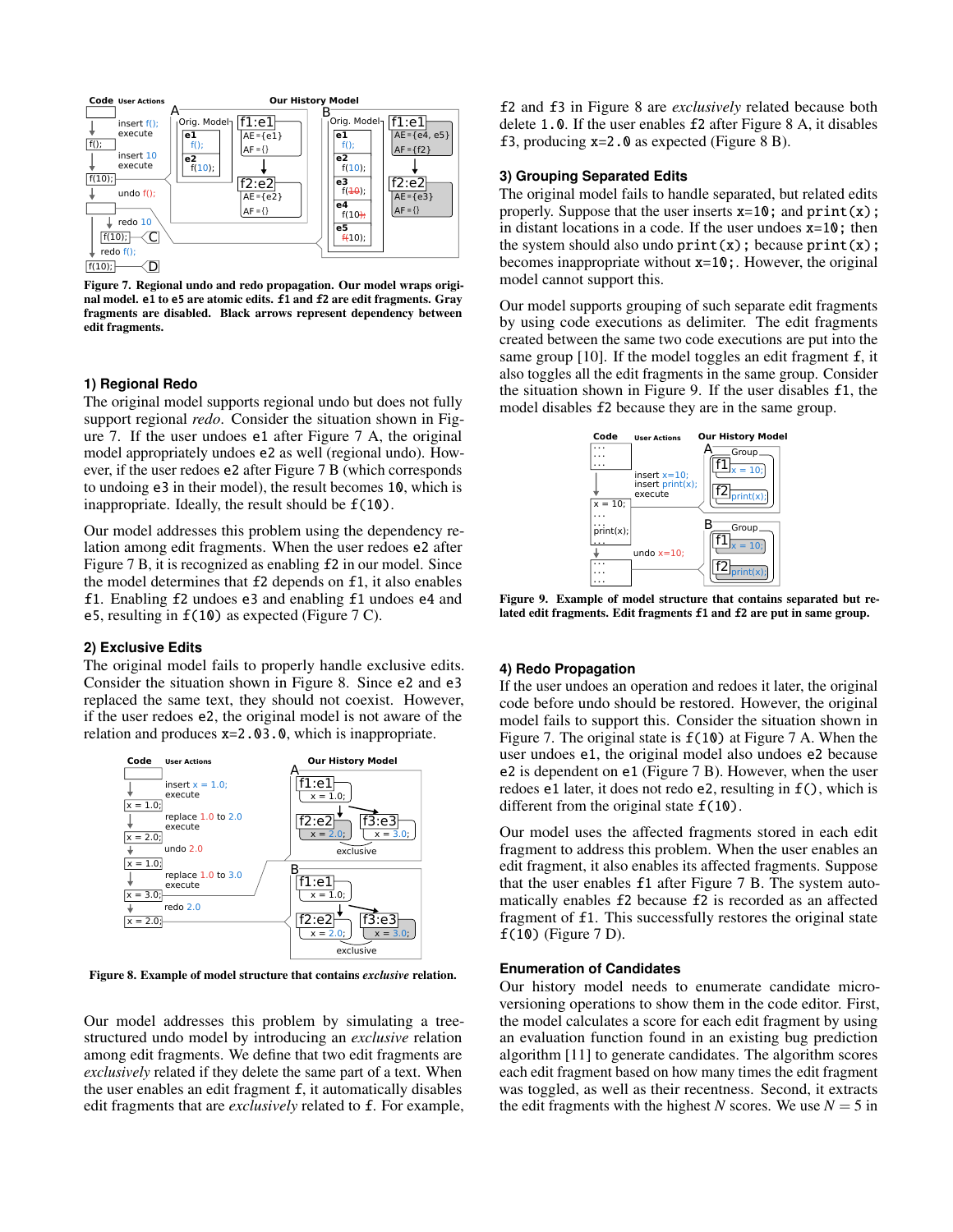our current implementation. It then toggles each edit fragment. Our model toggles other edit fragments related to the edit fragment as described above. The resulting code becomes a candidate of micro-versioning operations. Identical candidates are unified, so the number of candidates is less than *N*.

For example, the model extracts f1 and f2 in Figure [7](#page-5-0) A in the case in which  $N = 2$ . The system generates an empty text as a result of disabling f1 (disabling f2 as well as a side effect), and generates f() as a result of disabling f2 (no side effect).

# **IMPLEMENTATION**

We implemented our micro-versioning tool as an extension of the Ace text editor<sup>[1](#page-6-0)</sup>, which works inside a web browser. The user interface of the micro-versioning tool was written in JavaScript, and the history model was implemented in Scala. The implemented tool is a text editor for coding HTML, CSS, and JavaScript. In addition to this micro-versioning tool, we implemented typical features of text editors, such as opening and saving a file. Our tool can also display the preview of the HTML opened in the text editor. Our current implementation is a proof-of-concept prototype and is missing important features to be used as a full-fledged coding environment. First, our current implementation only supports the edit of a single document (source code), and does not support the development of a system consisting of multiple documents. Second, our current implementation is built on a plain text editor and does not provide advanced supports seen in standard IDEs such as code completion and error highlighting.

The output of the history model is a set of candidate source codes, each of which corresponds to a candidate microversioning operation enumerated with the model. The system generates visual elements for each candidate source code as follows. The system first calculates the word-level differences between the current source code and the candidate source code using  $dwdiff$  -P command<sup>[2](#page-6-1)</sup>. The tool also calculates the line-level difference by using the histogram diff algorithm<sup>[3](#page-6-2)</sup>, which is the algorithm used in EGit [\[6\]](#page-10-10). A collocated set of word-level and line-level differences is called a *delta*.

Indicators and candidate lists are created from either wordlevel or line-level deltas. If a word-level delta spans multiple lines, the system uses a corresponding line-level delta. Otherwise, it uses a word-level delta. Indicator and candidate lists are merged if they overlap. For example, indicator B and candidate list C in Figure [5](#page-4-0) are created from the line-level delta because the word-level delta (replacing ">...</select> with "/>) spans multiple lines. The candidate list in Figure [6](#page-4-1) is created from the word-level delta.

Edit details are generated from the word-level difference. When the user focuses on a candidate, all the related edit details are shown, whereas other edit details are hidden. Our tool saves the edit history using the JSON format.

<span id="page-6-1"></span><sup>2</sup>http://linux.die.net/man/1/dwdiff

# **USER STUDY**

We conducted a small-scale user study to evaluate our tool and history model. The user study was composed of two parts. In the first part, participants tested our tool and evaluated its usability by completing questionnaires. The second part identified what users expect of micro-versioning candidates by showing several examples of typical micro-versioning situations to the participants.

We recruited five participants who were graduate or undergraduate students in our computer science department, all males aged 22 to 23 years. They each had over two years experience in programming and experienced with JavaScript and HTML.

# **Part I: Evaluation of Overall Tool**

The aim of the first part of the study was to evaluate our tool. We examined whether our user interface satisfied the requirements determined in this study. First, the participants were asked to complete a training task in about 10 minutes using our proposed tool. Next, they were asked to complete a feature-adding task within about 1 hour. We observed and noted the behavior of the participants and their comments during the experiments. After finishing the tasks, we asked the participants to complete a questionnaire about our tool and micro-versioning tasks. The system usability scale (SUS) [\[3\]](#page-10-19) was used in the questionnaire.

We prepared a training task to allow the participants to become familiar with our proposed tool so they could conduct microversioning operations. In the training task, a participant wrote a code to add an HTML button and its event listener first, before changing the behavior when clicking the button, then removed the button. The last change could be conducted by applying undo using our tool.

We prepared a paint program written in HTML, CSS, and JavaScript as the base code for the study, which contained 174 lines of code. Participants were asked to add a thickness control feature by using a text field and to re-implement the same by using a slider. Next, they were asked to add a preview of the thickness. Finally, they were asked to delete the preview feature. The paint program written in Java has been used in other studies [\[8,](#page-10-20) [23\]](#page-10-2), and a thickness control feature was used to collect the *backtracking* behavior of programmers [\[23\]](#page-10-2). These studies showed that the Java program is sufficiently simple to understand and that is can be modified within a short amount of time, while implementing the thickness control feature requires some micro-versioning operations. Thus, we decided to use these programming tasks in our study. A previous study [\[23\]](#page-10-2) also indicated that the behavior of most programmers was not affected by knowing that they might conduct a microversioning operation later. Thus, the participants were asked to do only one programming task in this study.

All the participants used a laptop computer (Core i5-5200U and 8GB RAM) on which our tool operated in Firefox 44.0.2. They used two full HD (1920  $\times$  1080 pixels) displays and a mouse. The participants were told that they could use any resources available to write the program and for debugging. They mainly used Google to find JavaScript functions and

<span id="page-6-0"></span> $<sup>1</sup>$ https://ace.c9.io/</sup>

<span id="page-6-2"></span><sup>3</sup>http://download.eclipse.org/jgit/docs/jgit-2.0.0.201206130900 r/apidocs/org/eclipse/jgit/diff/HistogramDiff.html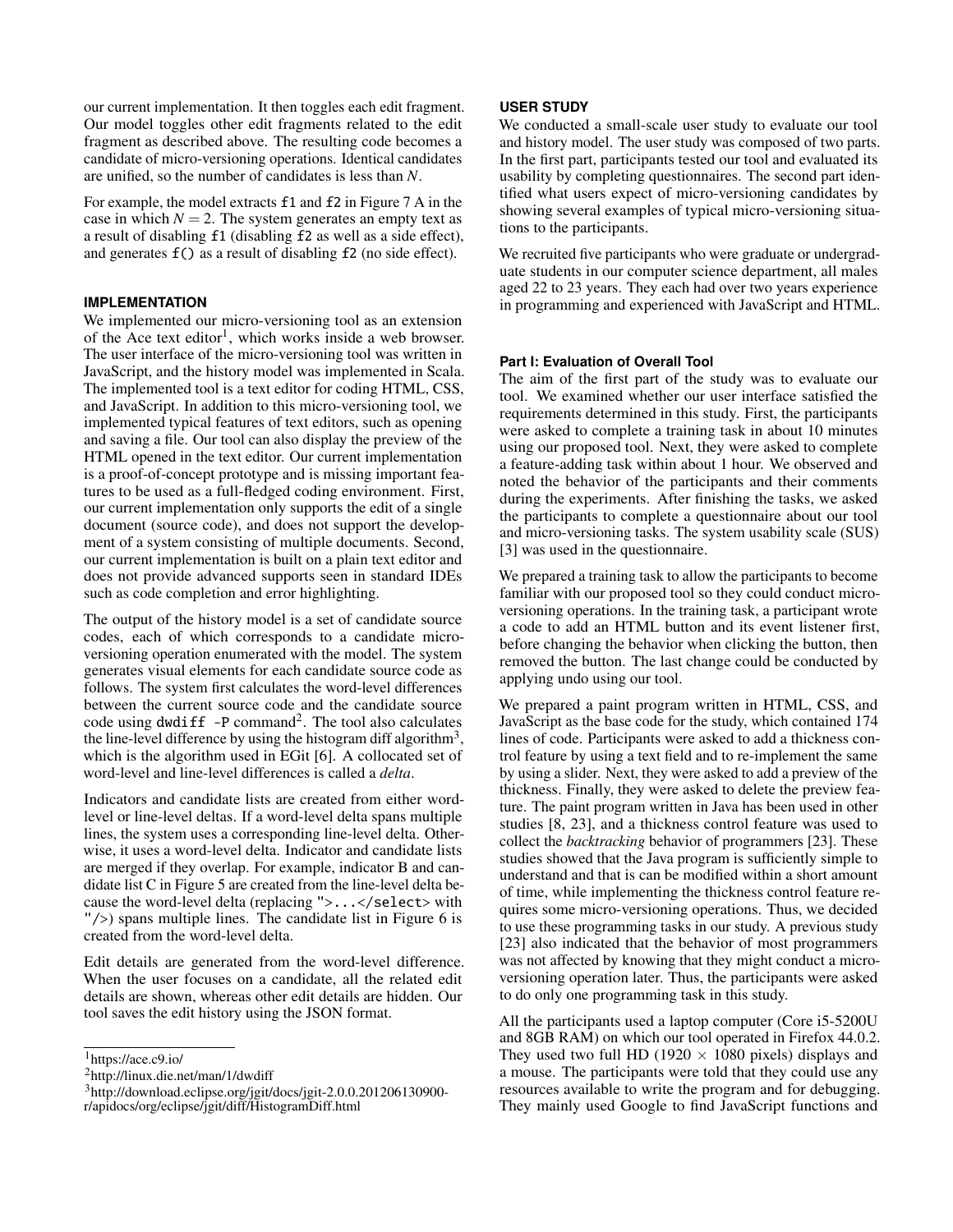| # | <b>Question</b>                                                                     | P1         | P2  | P3                                    | <b>P4</b>       | <b>P5</b> |
|---|-------------------------------------------------------------------------------------|------------|-----|---------------------------------------|-----------------|-----------|
| 1 | I thought it was easy to use                                                        | 6.         | 5   | 6                                     | 6               | 5         |
| 2 | I thought it was suitable for pro-<br>gramming                                      | 6          | 6   | 4                                     | 6               | 5         |
| 3 | I felt very confident using the $\begin{array}{cccc} 3 & 3 & 1 \end{array}$<br>tool |            |     |                                       | 6               | 3         |
| 4 | I would imagine that most peo-<br>ple would learn to use the tool<br>very quickly.  | - 6        | 3 2 |                                       | $6\overline{6}$ | -3        |
| 5 | I needed technical support to 4 2 7 2<br>use it                                     |            |     |                                       |                 | - 5       |
| 6 | I had to concentrate to use it                                                      | 4          | 2 7 |                                       | $\overline{2}$  | 6         |
|   | I would like to use the tool fre-<br>quently                                        | $7\degree$ | 5   | $\overline{4}$                        |                 |           |
|   | .                                                                                   |            |     | $\mathbf{r}$ . The state $\mathbf{r}$ |                 |           |

<span id="page-7-0"></span>Table 1. Results of post questionnaire on seven-point Likert scale

|                                                                                     | P1 | P2. | P3 | P4 | P5 |
|-------------------------------------------------------------------------------------|----|-----|----|----|----|
| <b>Update preview</b>                                                               |    | 21  | 14 | 34 | 13 |
| Open candidate lists                                                                |    |     |    |    |    |
| Conduct operations using our tool                                                   |    |     | ≺  |    |    |
| <b>Search operations</b>                                                            |    |     |    |    |    |
| <b>Revert operations manually</b>                                                   |    |     |    |    |    |
| The Lite A. Alexandrone of an american according to the distribution and the facts. |    |     |    |    |    |

<span id="page-7-1"></span>Table 2. Number of operations conducted during main task

HTML elements, and the Web console in Firefox for debugging.

#### *Results*

All the participants successfully completed the training and main tasks. The main task required 46.2 minutes on average  $(SD = 19.6$  minutes). The results of the post-questionnaire analysis are listed in Table [1.](#page-7-0) A score was positive when it was higher than 4 for Q1–4 and Q7, but vice versa for Q5 and Q6. Table [2](#page-7-1) lists the participants' actions related to microversioning during the main task.

All the participants agreed that our tool was easy to use (Q1). Three participants also responded that they would be able to write source code faster using our tool. Four participants responded negatively to Q3 because they were not familiar with our tool. One participant (P2) said that: *"I sometimes cannot predict the results of my operation. However, I think I will feel confident because the results were intuitive in the user study.*" There were no negative responses to O2 and Q7, but one participant (P3) was neutral. This participant also responded negatively to Q4–6. His neutral or negative responses were found to be related to his programming method, in which he wanted to manually write or rewrite each source code to check changes. Thus, he felt anxiety when he used our tool because several parts of the source code were changed simultaneously.

Visual information displayed by tool: All the participants said that the information displayed by the tool was useful. One participant (P1) said that: *"By using this tool, I could understand the location where I made changes at a glance."* Another (P4) said that *"I could understand the details of the proposed candidate by observing the information displayed by the tool."* During programming, all the participants observed a candidate list and edit details to find a desired micro-versioning

operation before they decided their next actions. If they found a desired micro-versioning operation, it was applied. If not, they closed the candidate list and opened another list.

However, two participants complained that the information was not sufficient in several cases. One participant (P1) noted that it was sometimes difficult to understand the outcomes when the micro-versioning operation was complex. The right figure shows the edit details and candidate list that P1 said were complex. Another (P4) said that the indicators should display more information, such as the importance of micro-versioning operations. In addition, two participants (P1

and P4) ignored indicators when they reverted an extremely small operation and manually reverted the source code. For example, P1 changed the parameter from 1 to



Complex visual information

10 then rewrote it from 10 to 1 without using our tool.

Candidates proposed by tool: All the participants agreed that almost all the candidates proposed by the tool were appropriate. However, two participants (P2 and P3) said that the tool should not propose an operation for deleting the entire source code. They said that deleting all the source code was inappropriate, and it disrupted them when they tried to find a desired operation.

Other possible applications using tool: Three participants suggested that the proposed tool would also be useful for other applications. Two participants (P2 and P4) said that it might be useful for various types of creative activities, such as writing a novel, writing lyrics, composing music, and drawing pictures. One participant (P2) said *"My friend sometimes writes novels, and often conducts experiments. My friend would like to save and use the history of his experiments."* Another (P4) said that the proposed tool might be useful for programming education. He considered that novices often encounter problems while programming and that the proposed tool might be useful because it improves user experience when problems occur. One participant (P1) said that he would use the proposed tool when using document editing software such as Microsoft Word. Another (P2) considered that the tool might be useful when editing his schedule.

Performance: Our tool took several tens of milliseconds to add a new edit fragment during the experiment, and it is empirically linear time. It took 8.3 msec when the number of edit fragments was 10 on average and 54 msec when the size was 44.

#### **Part II: Evaluation of History Model**

The aim of the second part of the study was to evaluate our history model and compare it with other history models, such as linear undo and selective undo. Thus, we aimed to understand 1) whether the model can propose candidates that meet the expectations of users, and 2) whether it can eliminate inappropriate candidates. In this study, we investigated previous research [\[24,](#page-11-0) [25\]](#page-11-1) to prepare the example situations for micro-versioning and found seven *backtracking* situations that are similar to the typical situations encountered during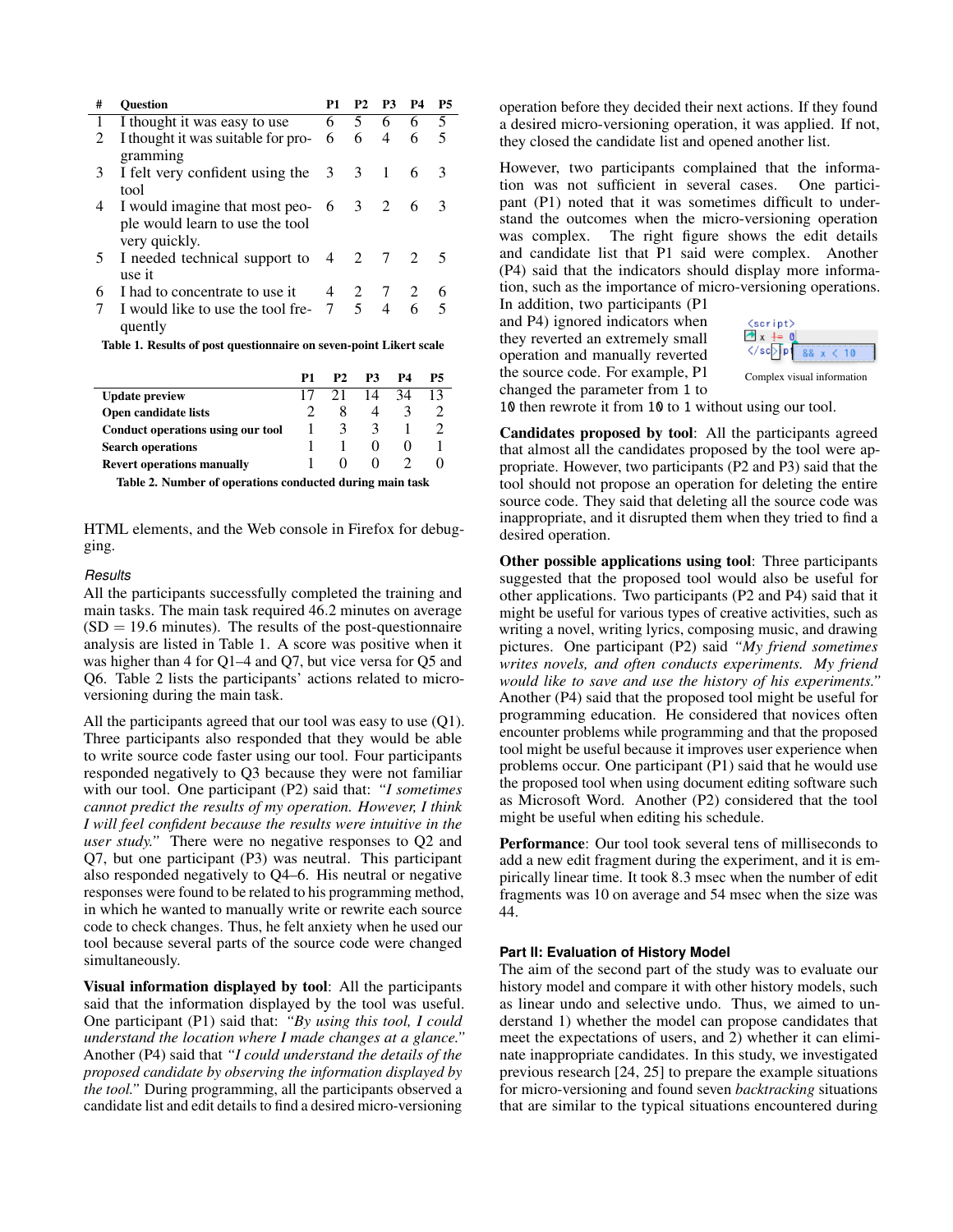micro-versioning (Table [3\)](#page-9-0) [\[23\]](#page-10-2). Second, a linear undo tool, which is the most common tool for micro-versioning, does not work well when multiple situations (e.g., refactoring and fixing small mistakes) occur simultaneously or when some text edits are undone [\[25\]](#page-11-1).

The selective undo model may generate too many candidates when an example contains many text edits. Thus, we reduced the number of text edits by separating the example into four micro-versioning situations in which these four examples represent micro-versioning situations. Each example contained either multiple typical micro-versioning situations or text edits undone by a programmer (*A*, *B*, and *C* contained multiple situations and *D* contained an undone text edit). The programming tasks used in these examples were extracted from previous programming studies [\[22,](#page-10-21) [24,](#page-11-0) [25,](#page-11-1) [1,](#page-10-22) [23\]](#page-10-2).

First, we showed the participants each example of an edit history and the candidate of micro-versioning operations generated using the selective undo model [\[25\]](#page-11-1). We used the selective undo model because the candidates it generated were composed of a superset of those generated using the extended undo models and our model. Figure [10](#page-8-0) shows an edit history and the candidates for *D* in Table [3.](#page-9-0) We then asked the participants to select the candidates that could be considered as results after reverting a source code change. We also required explanations when a participant's selection differed from the result obtained with our model.



<span id="page-8-0"></span>Figure 10. Edit history and candidates for *D* in Table [3.](#page-9-0) Gray candidates are those generated with our tool.

#### *Results*

Our history model generated a total of eight candidates from all edit histories. The participants correctly selected 7.4 of these on average (SD =  $0.89$ ). However, they selected 2.2 of the 14 candidates that could not be generated with our model on average  $(SD = 1.30)$ . Table [4](#page-9-1) lists the candidates that participants selected and those that our model generated for *D*. One participant (P3) selected C5, which could be generated with our model; however, he did not select C3, which could also be generated with our model.

We confirmed that all the candidates selected by the participants can be generated by combining several regional undo operations or one tree-structured undo operation. We also confirmed that none of the participants selected all the candidates generated with the selective undo model, indicating that the selective undo model generated several inappropriate candidates. These results indicate that our underlying assumptions regarding our model are reasonable. However, the sets of candidates

selected by the participants were all different, except for *B*. This indicates that a history model cannot generate candidates that exactly match the expectations of all users.

We investigated the explanations given by the participants for the cases in which their answers differed from the output of our history model and identified the following two problems with our model. First, the expectations of the participants sometimes depended on the semantics of the program under development. For example, most participants (three out of five) answered that reverting several steps should be considered as a reverting operation in *A*, but all the participants answered that reverting several steps should not be considered as a reverting operation in *B*. All the participants said that *B*-2 and *B*-3 appeared to be totally different text edits and answered that they should not be reverted simultaneously. Likewise, all the participants answered that restoring an API name (*C*-2) should be considered as a reverting operation, but two participants (P1 and P5) said that restoring a typo (*A*-3) should not be considered as a reverting operation. They said that: *"I do not think that fixing a typo should be part of the edit history. Thus, I did not select restoring typo as a reverting operation."*

The second problem is concerned with reverting the last text edit, which is similar to a linear undo operation, and it differed according to the participant. Three participants (P1, P3, and P4) responded that reverting the last text edit should be considered as a reverting operation regardless of whether the reverted program could be compiled. However, two participants responded that a reverted program should be capable of being compiled.

#### **DISCUSSION**

The results of the first part of the user study indicate that our tool was useful and easy to operate. The participants agreed that our tool satisfied the requirements described above. In addition, we found that the user interface of the proposed tool might be useful for several tasks in addition to programming, such as creative activities and programming education. The results of the second part indicate that our history model could combine two extended undo models, show that appropriate individual reverting operations are different and that no history model can support all micro-versioning operations in all situations.

The possible extensions proposed by the participants were related to various targets such as writing novels, drawing pictures, and writing music, although our tool was designed for text-based programming. This shows that trial and error is a common task because a user encounters many problems during these iterative processes. Our findings also indicate that the defined requirements are important in various domains in addition to programming. However, providing micro-versioning tools in various domains would present many challenges, but identifying the specific requirements and using the proposed tool could help address these challenges.

#### **User Interface of Micro-Versioning Tool**

Our tool successfully displayed useful information. However, our results suggest that a more sophisticated visualization method is required, which should 1) be capable of generating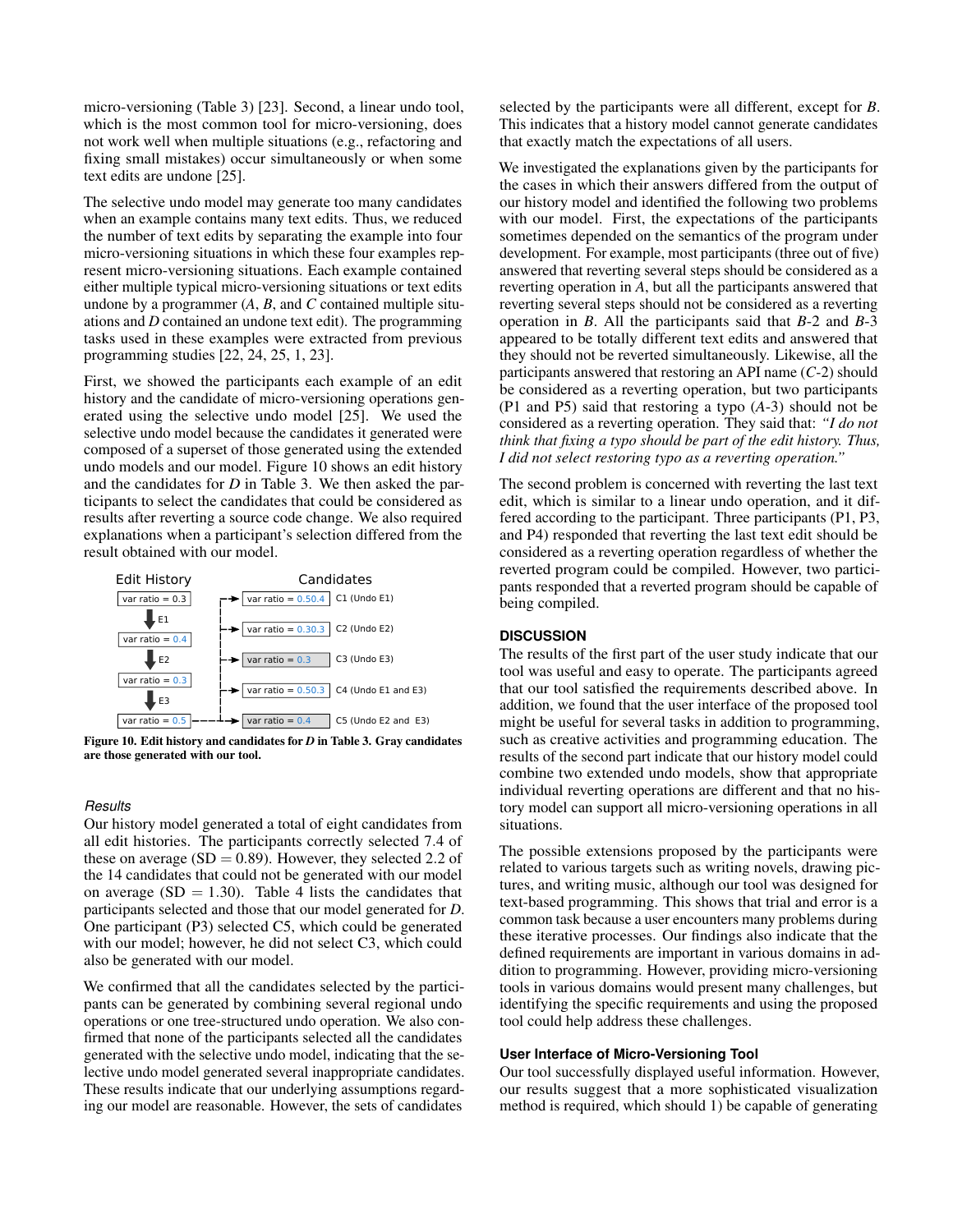|                | <b>Case Situation</b>                 | <b>Edit Summary</b>                                 | #Candidates References |          |
|----------------|---------------------------------------|-----------------------------------------------------|------------------------|----------|
| A              | • refactoring                         | (1) Write program with magic number                 | 7(2)                   | [1, 22]  |
|                | • fix typo or small mistakes          | (2) Introduce new variable to remove magic number.  |                        |          |
|                |                                       | (3) Fix typo in name of variable.                   |                        |          |
| $\overline{B}$ | • try to find appropriate algorithm   | (1) Implement factorial method using recursion      | 3(2)                   | [1]      |
|                | • fix code that was just added        | (2) Fix method                                      |                        |          |
|                | because it is not working             | (3) Implement factorial method using tail recursion |                        |          |
| $\mathcal{C}$  | • understand use of new API           | (1) Modify HTML using innerText variable            | 7(2)                   | [23, 25] |
|                | • test various user interface designs | (2) Change innerText to innerHTML.                  |                        |          |
|                |                                       | (3) Modify user interface from slider to text field |                        |          |
|                | • tune parameters                     | $(1)$ Change parameter from 0.3 to 0.4              | 5(2)                   | [24]     |
|                |                                       | $(2)$ Undo it                                       |                        |          |
|                |                                       | $(3)$ Change it to 0.5                              |                        |          |

<span id="page-9-0"></span>Table 3. Examples of typical micro-versioning situations. Numbers in parentheses are those of candidates that can be generated with our history model.

| Case D         | СI |  |  |
|----------------|----|--|--|
| P١             |    |  |  |
| P <sub>2</sub> |    |  |  |
| P3             |    |  |  |
| P4             |    |  |  |
|                |    |  |  |

<span id="page-9-1"></span>Table 4. Results of *D*. Checked cells were selected as reverting operations by participant. Gray cells can be generated with our model.

an understandable visualization of a complex operation and 2) provide all of the information related to a micro-versioning operation. Our tool limited the number of candidates, however, it can easily show more candidates by adding a "see more candidates" button, for example.

Displaying the behavior of the source code after the microversioning operation in a separate dialog sometimes provides a user with useful information, but it makes the user interface complex. We did not implement this feature because a micro-versioning tool should have a lightweight user interface. However, one participant reported that he experienced anxiety when he used the proposed tool and previewing the behavior of software might help reduce anxiety. However, a previous study indicated that many programmers did not observe a preview of the source code [\[21\]](#page-10-5). Thus, we cannot be certain whether previewing the behavior of software is helpful.

#### **Extracting Appropriate Candidates**

Another issue is that the appropriate candidates differ according to the programmers. There are several approaches to solve this issue. One approach is displaying many indicators so that all users can find their appropriate candidates by using the micro-versioning tool. However, this approach increases the number of inappropriate candidates and makes the user interface complex. Another approach is using a more sophisticated history model. Such a model may decrease the number of candidates that the user wrongly wants to revert to (e.g., the user overlooks the syntax error of the candidate). Yet another approach is changing the behavior of the history model according to the user. How to address this issue will be addressed in future research.

#### **Limitations**

Our history model uses code executions as delimiters, but this does not always work. For example, a programmer makes a button and the event listener of the button (edit *A*). She then executes the program. Finally, she adds the extra listener of the button (edit *B*). The relation between edits *A* and *B* cannot be extracted with our current implementation.

Using an AST can relax this restriction because it contains the syntax relation between edit fragments. However, there are several types of relations between fragments that cannot be extracted using an AST. For example, the font size of a title and that of a subtitle are related; thus, a programmer sometimes wants to update two parameters in sync. However, there is no relation between two parameters at the AST level. Our tool worked well in the user study; however, it and an AST should be combined to support more efficient micro-versioning.

We used the artificial programming tasks and edit histories in the user study without the related context of exploratory programming. We designed the tasks and histories based on common backtracking situations and previous programming studies to prevent them from being too artificial. All the participants were recruited from our university. However, previous studies showed that both university students and professional programmers frequently conduct exploratory programming and backtracking [\[23\]](#page-10-2). Our user study was small-scale and it is insufficient to quantitatively prove the practical usability of the system. Formal studies with a sufficient number of participants and comparison are necessary for this purpose.

# **CONCLUSION**

We referred to the version control operations during exploratory programming as micro-versioning. We analyzed the problems that programmers encounter during microversioning processes and defined the requirements for a tool to support micro-versioning tasks. We also proposed a tool based on these requirements. The interface of the tool displays markers, indicators, candidate lists, and edit details in a text editor. Users can select an option from the candidate list to do micro-versioning tasks. The results of our user study indicate that our tool satisfies the requirements we identified, and that it is useful for programming and other tasks.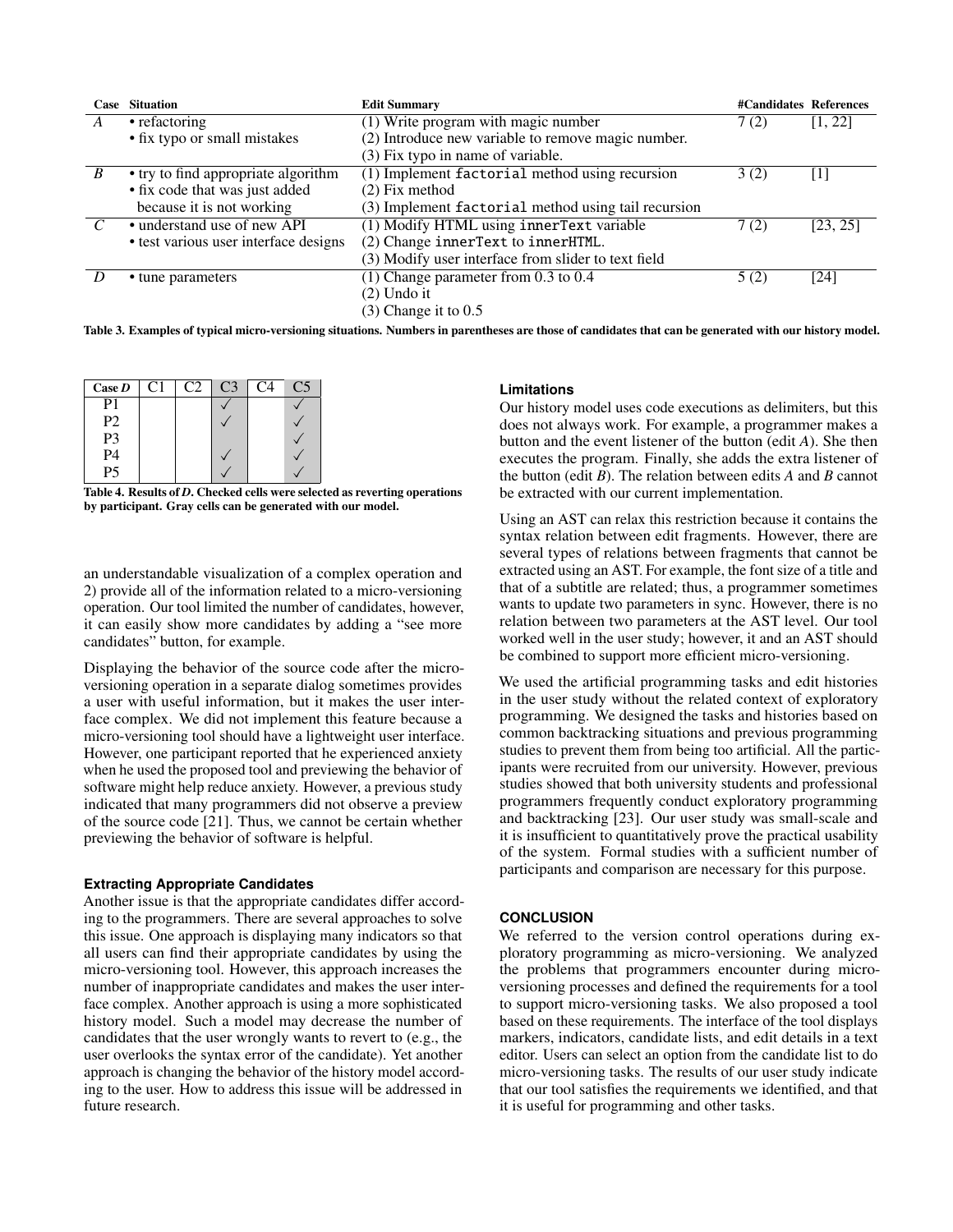# <span id="page-10-22"></span>**REFERENCES**

- 1. Kent Beck. 2003. *Test-driven development: by example*. Addison-Wesley Professional.
- <span id="page-10-0"></span>2. Joel Brandt, Philip J Guo, Joel Lewenstein, Scott R Klemmer, and Mira Dontcheva. 2009. Writing Code to Prototype, Ideate, and Discover. *Software, IEEE* 26, 5 (2009), 18–24. DOI: <http://dx.doi.org/10.1109/MS.2009.147>
- <span id="page-10-19"></span>3. John Brooke. 1996. SUS-A quick and dirty usability scale. *Usability evaluation in industry* 189, 194 (1996), 4–7.
- <span id="page-10-15"></span>4. Aaron G Cass and Chris ST Fernandes. 2007. Using task models for cascading selective undo. In *Task Models and Diagrams for Users Interface Design*. Springer, Hasselt, Belgium, 186–201. DOI: [http://dx.doi.org/10.1007/978-3-540-70816-2\\_14](http://dx.doi.org/10.1007/978-3-540-70816-2_14)
- <span id="page-10-12"></span>5. Eclipse 2016. Eclipse - The Eclipse Foundation open source community website. (31 July 2016). Retrieved July 31, 2016 from <http://www.eclipse.org/>.
- <span id="page-10-10"></span>6. EGit 2016. EGit. (31 July 2016). Retrieved July 31, 2016 from <http://www.eclipse.org/egit/>.
- <span id="page-10-6"></span>7. emacs 2016. Emacs. (31 July 2016). Retrieved July 31, 2016 from <https://www.gnu.org/software/emacs/>.
- <span id="page-10-20"></span>8. James Fogarty, Andrew J Ko, Htet Htet Aung, Elspeth Golden, Karen P Tang, and Scott E Hudson. 2005. Examining task engagement in sensor-based statistical models of human interruptibility. In *Proceedings of the SIGCHI conference on Human Factors in Computing Systems (CHI 2005)*. ACM, Portland, Oregon, USA, 331–340. DOI:

<http://dx.doi.org/10.1145/1054972.1055018>

- <span id="page-10-3"></span>9. git 2016. Git. (31 July 2016). Retrieved July 31, 2016 from <https://git-scm.com/>.
- <span id="page-10-4"></span>10. Max Goldman, Greg Little, and Robert C Miller. 2011. Collabode: collaborative coding in the browser. In *Proceedings of the 4th international workshop on Cooperative and human aspects of software engineering (CHASE 2011)*. ACM, Waikiki, Honolulu, HI, USA, 65–68. DOI:<http://dx.doi.org/10.1145/1984642.1984658>
- <span id="page-10-18"></span>11. Google Bug Prediction 2016. Google Bug Prediction. (24 July 2016). Retrieved July 31, 2016 from [http://google-engtools.blogspot.jp/2011/12/](http://google-engtools.blogspot.jp/2011/12/bug-prediction-at-google.html) [bug-prediction-at-google.html](http://google-engtools.blogspot.jp/2011/12/bug-prediction-at-google.html).
- <span id="page-10-7"></span>12. gundo 2016. Gundo - Visualize your Vim Undo Tree. (29 March 2016). Retrieved July 31, 2016 from <http://sjl.bitbucket.org/gundo.vim/>.
- <span id="page-10-1"></span>13. Björn Hartmann, Loren Yu, Abel Allison, Yeonsoo Yang, and Scott R Klemmer. 2008. Design as exploration: creating interface alternatives through parallel authoring and runtime tuning. In *Proceedings of the 21st annual ACM symposium on User interface software and technology (UIST 2008)*. ACM, Monterey, CA, USA, 91–100. DOI:

<http://dx.doi.org/10.1145/1449715.1449732>

- <span id="page-10-16"></span>14. Shinpei Hayashi, Daiki Hoshino, Jumpei Matsuda, Motoshi Saeki, Takayuki Omori, and Katsuhisa Maruyama. 2015. Historef: A tool for edit history refactoring. In *2015 IEEE 22nd International Conference on Software Analysis, Evolution, and Reengineering (SANER 2015)*. IEEE Computer Society, Montreal, QC, Canada, 469–473. DOI:
	- <http://dx.doi.org/10.1109/SANER.2015.7081858>
- <span id="page-10-11"></span>15. Yun Young Lee, Sam Harwell, Sarfraz Khurshid, and Darko Marinov. 2013. Temporal code completion and navigation. In *35th International Conference on Software Engineering (ICSE 2013)*. IEEE Computer Society, San Francisco, CA, USA, 1181–1184. DOI: <http://dx.doi.org/10.1109/ICSE.2013.6606673>
- <span id="page-10-17"></span>16. Erica Mealy, David Carrington, Paul Strooper, and Peta Wyeth. 2007. Improving usability of software refactoring tools. In *Australian Software Engineering Conference (ASWEC 2007)*. IEEE Computer Society, Melbourne, Australia, 307–318. DOI: <http://dx.doi.org/10.1109/ASWEC.2007.24>
- <span id="page-10-14"></span>17. Mathieu Nancel and Andy Cockburn. 2014. Causality: A conceptual model of interaction history. In *Proceedings of the SIGCHI Conference on Human Factors in Computing Systems (CHI '14)*. ACM, Toronto, ON, Canada, 1777–1786. DOI: <http://dx.doi.org/10.1145/2556288.2556990>
- <span id="page-10-9"></span>18. Atul Prakash and Michael J Knister. 1994. A framework for undoing actions in collaborative systems. *ACM Transactions on Computer-Human Interaction (TOCHI)* 1, 4 (1994), 295–330. DOI: <http://dx.doi.org/10.1145/198425.198427>
- <span id="page-10-13"></span>19. Bastian Steinert, Damien Cassou, and Robert Hirschfeld. 2012. Coexist: Overcoming aversion to change. *ACM SIGPLAN Notices* 48, 2 (2012), 107–118. DOI: <http://dx.doi.org/10.1145/2384577.2384591>
- <span id="page-10-8"></span>20. undotree 2016. EmacsWiki: Undo Tree. (31 July 2016). Retrieved July 31, 2016 from <http://www.emacswiki.org/emacs/UndoTree>.
- <span id="page-10-5"></span>21. Mohsen Vakilian, Nicholas Chen, Stas Negara, Balaji Ambresh Rajkumar, Brian P Bailey, and Ralph E Johnson. 2012. Use, disuse, and misuse of automated refactorings. In *34th International Conference on Software Engineering (ICSE 2012)*. IEEE Computer Society, Zurich, Switzerland, 233–243. DOI: <http://dx.doi.org/10.1109/ICSE.2012.6227190>
- <span id="page-10-21"></span>22. YoungSeok Yoon and Brad A Myers. 2011. Capturing and analyzing low-level events from the code editor. In *Proceedings of the 3rd ACM SIGPLAN workshop on Evaluation and usability of programming languages and tools (PLATEAU 2011)*. ACM, Portland, OR, USA, 25–30. DOI:<http://dx.doi.org/10.1145/2089155.2089163>
- <span id="page-10-2"></span>23. YoungSeok Yoon and Brad A Myers. 2012. An exploratory study of backtracking strategies used by developers. In *Proceedings of the 5th International Workshop on Co-operative and Human Aspects of*